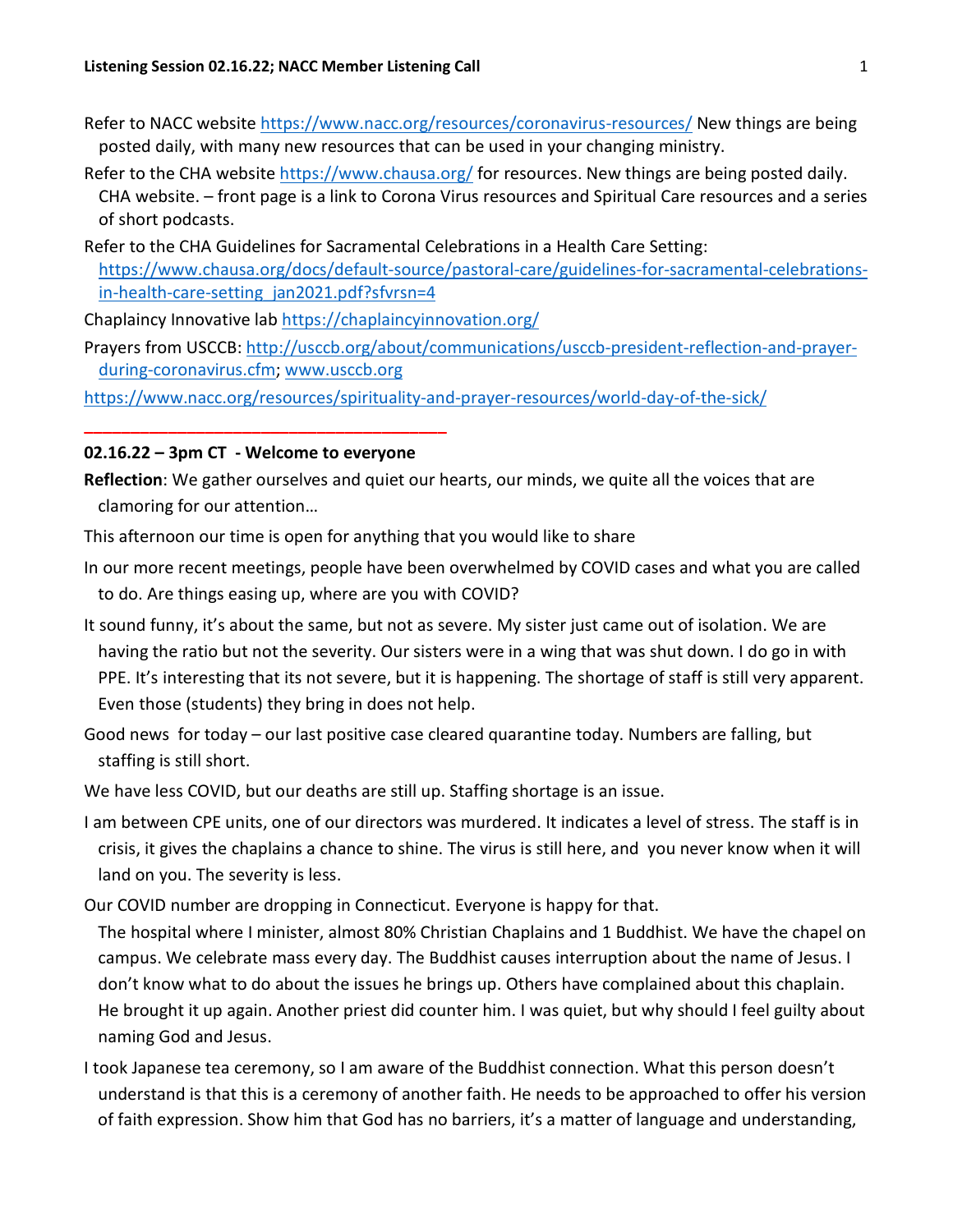not theocracy. We all approach this in our own way. Open the door of understanding about the love of God. Invitation to contribute to the love and knowledge of God.

- Today, he started the report by ringing a bell 3 times in his own meditative way. No one made any issue. But when a Christian prays, he is mad. Is this a personality issue? It's not about religion.
- He needs a mediator in his issues. He has to respect each one in their expression. We do not know his history. Let us pray and you pray in your way. Let him know how others accept/respect his prayer as he should. He needs and intervention and counseling. Some need to explain to this man how there is a richness that is common. **The Second Coming of Christ** [\(https://ocoy.org/second-coming-christ](https://ocoy.org/second-coming-christ-paramhansa-yogananda/)[paramhansa-yogananda/\)](https://ocoy.org/second-coming-christ-paramhansa-yogananda/).
- Thank you for sharing your story and empathy for the internal restlessness. There is a great opportunity for learning on both sides. I have become close friends with the Buddhist monk (leader) in my city. I think the conversations and visits I've made to the temple have allowed us to have an understanding of our faith, so I used to bring students to the temple to learn more about Buddhism, also about other faith systems. There may be something personal going on, a bad experience. It is an opportunity to show compassion and show Christianity is also centered on compassion,. Finding the commonality and having those conversations may help. It may help open his mind to what he finds uncomfortable. Find what is common and appreciated in the diversity.
- I've been a student and now working as a chaplain, I just started to practicing what I've been learning. I'm graduating in May. Working through my CPE. I plan to come on these calls to learn more.
- I would like to add to keep one of regions in prayer whose chaplain just died. He is missed as a chaplain and a person.
- The Book of Joy [\(https://www.spiritualityandpractice.com/book-reviews/view/28397/the-book-of-joy\)](https://www.spiritualityandpractice.com/book-reviews/view/28397/the-book-of-joy), a collaboration between the Dalai Lama and Desmond Tutu might be a nice resource for Dominic. The book covers the union of Christian and Buddhist thinking.
- It's been a long 2 years. Sometimes time is quick and other times it took a long time. I am amazed how adaptable we are. We reacted, then we acted. I've been observing what has been going on regionally. I'm in a small hospice. We are still receiving COVID patients. We are feeling spring, number are down, I want to begin to hope. Yet so many continue to suffer on many levels. It feels like we are out of the worst, but not trusting what tomorrow is going to bring. I'm reading **The Power of Now,** [\(https://www.spiritualityandpractice.com/book-reviews/view/18630/the-power-of-now\)](https://www.spiritualityandpractice.com/book-reviews/view/18630/the-power-of-now) that's my spiritual practice. Part of me wants to be hopeful. How do I bring this to people. Can we shift to how are you dealing with hope? How do you bring it to your ministry?
- I can share that 2 weeks ago I and coworkers were informed that they are closing my hospice office March 4<sup>th</sup>. Immediately there was flood of emotions/anger. Fast Forward to the hope. I remained prayerful, what does this mean? I always professed hope and encouragement. How do I do this in my own life. I ask for wisdom and guidance. I could give up and leave everything behind. But no, I need to keep striving. There is something better. I started to apply for jobs, an example was that I did get interviews. I did get another position. There are things going on, but I know that this isn't it. What do